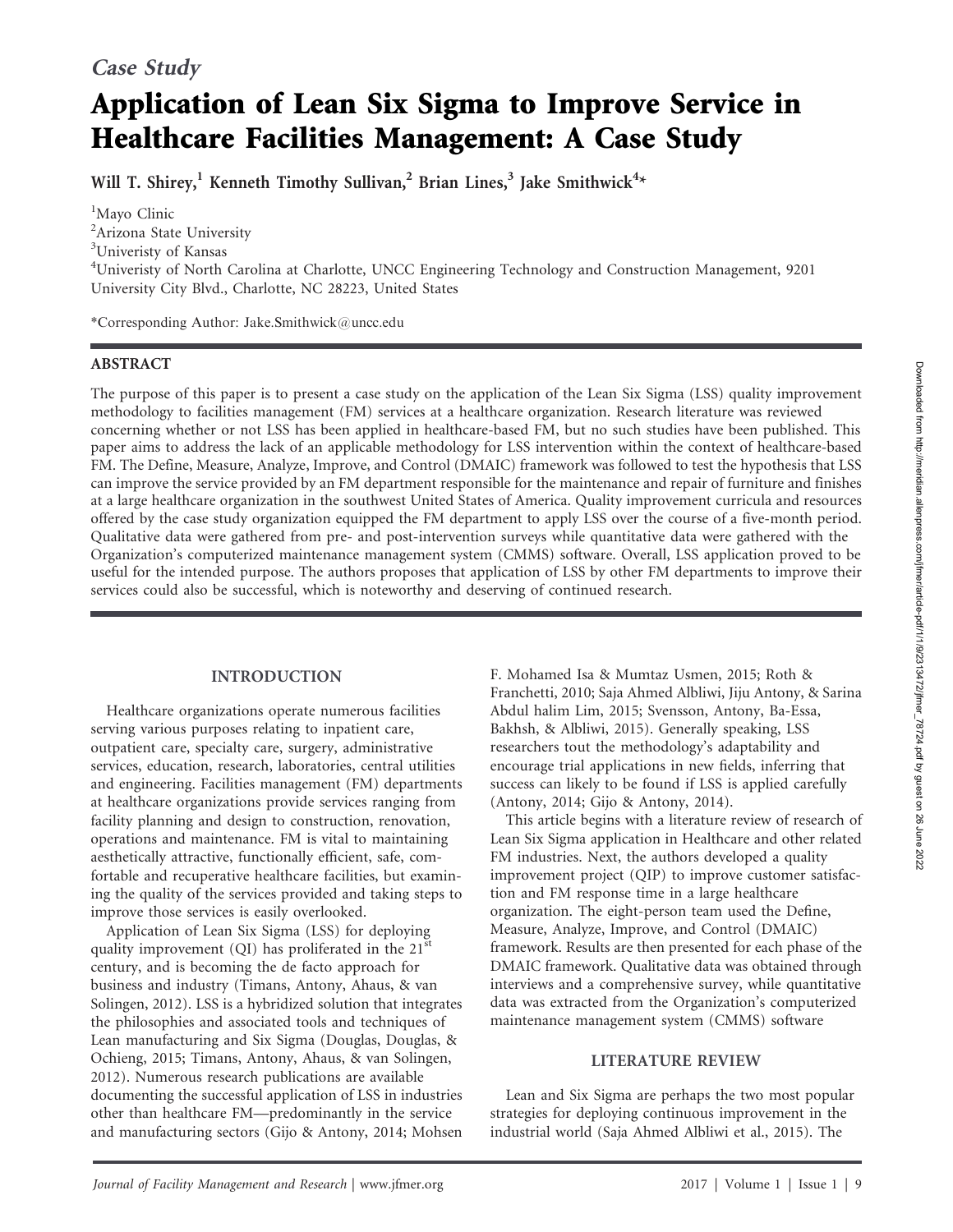term ''Lean'' is derived from the phrase ''lean manufacturing'' which was coined by Womack et al. (1990), who defined Lean as a ''dynamic process of change, driven by a set of principles and best practices aimed at continuous improvement.'' Lean's roots are traceable back to the industrial revolution, Henry Ford, and Taiichi Ohno's Toyota Production System (TPS) (Assarlind et al., 2013; DeCarlo & Breakthrough Management Group, 2007; Womack, Jones, & Roos, 1990). Lean is a time-centric process improvement methodology that focuses on improving overall efficiency by eliminating non-value added activities and different types of waste (DeCarlo & Breakthrough Management Group, 2007; Saja Ahmed Albliwi et al., 2015).The eight wastes are generally considered to be: waiting, overproduction, rework, motion, transportation, processing, inventory, and intellect.

Psychogios et al (2012) describe Six Sigma as a collection of analytical and statistical tools and techniques. ''While Lean is all about speed and efficiency, Six Sigma is about precision and accuracy: Lean ensures that the resources are working on the right activities, while Six Sigma ensures things are done right the first time'' (Bhat, Gijo, & Jnanesh, 2016). In other words, Six Sigma aims to reduce variation and defects to bring about consistency in a process (Psychogios, Atanasovski, & Tsironis, 2012). In the 1922, Walter Shewhart introduced the term "sigma" in relation to quality ''when he proposed a concept of three standard deviations along both sides of the mean, suggesting that outputs falling outside the three sigma range on both sides of middle of the normal curve, indicate a defect, requiring some process intervention'' (Mohsen F. Mohamed Isa & Mumtaz Usmen, 2015). True Six Sigma-level performance means achieving less than 3.4 defects per million opportunities, however it is not always rational or cost-effective to target Six Sigma in certain processes. Regardless, the Six Sigma methodology has become a proven methodology for improving process performance.

The first integration of Lean and Six Sigma was in the USA by the George group in 1986 (Svensson et al., 2015). Since then, LSS has increased in popularity and deployment, especially in large organizations such as Motorola, Honeywell, and General Electric (Psychogios, Atanasovski, & Tsironis, 2012; Saja Ahmed Albliwi et al., 2015). Neil DeCarlo describes LSS as a ''hybridized solution...meaning it is applied in companies that formerly would have applied each of its core elements (Lean and Six Sigma) separately'' (DeCarlo & Breakthrough Management Group, 2007). The combination of Lean's concepts and principles with Six Sigma's DMAIC framework to bring about process improvements is the essence of LSS (Mohsen F. Mohamed Isa & Mumtaz Usmen, 2015). Bhat et al (2016) stated that LSS uses tools from both the Lean and Six Sigma toolboxes, in order to get the better of the two methodologies, increasing speed, while also increasing accuracy. Assarlind et al (2013) argued that ''the benefits of Lean and Six Sigma can be achieved without a single, clear-cut, standardized approach towards an integrated Lean Six Sigma concept'' (Assarlind et al., 2013). Both concepts can be used

concurrently and integrated at the same time, but the level to which each is deployed, can vary.

## CASE STUDY

#### Details of the Organization

This case study focused on application of LSS in a FM department specializing in the maintenance and repair of furniture and finishes at a large healthcare organization in the southwest United States of America, herein referred to as ''the Organization.'' The Organization is a nonprofit, worldwide leader in medical care, research and education with two other major campuses in the Midwest and Southeast regions of the US.

The Organization's Southwest enterprise is comprised of two main campuses in the greater Phoenix (Arizona) metropolitan area. Total square footage of the Organization's infrastructure exceeds 2,200,000 square feet according to the Organization's department of planning & design. The Organization's facilities are maintained by staff within the Organization's FM division named Facilities & Campus Management.

Departments of the FM division at the Organization include Environmental Services, Facilities Engineering & Operations, Healthcare Technology Management, Landscaping, Project Management, Project Planning and Design, Security, Systems Engineering, and Building Services. In-house staff performs much of the work throughout in the FM division, while some activities, such as engineering and construction work, are subcontracted to outside vendors.

Building Services—herein referred to as ''the FM team''—is the department of the Organization's FM division that specializes in the maintenance and repair of furniture and finishes within the Organization's facilities. The FM team is comprised of 13 staff members—two supervisors (one for each main campus), one coordinator, and 10 technicians divvied up across two main campuses. Daily operations primarily consist of activities in response to corrective maintenance-type facilities service requests (FSRs) submitted by employees of the Organization through a web portal on the Organization's intranet. FSRs are received and stored by the Organization's Computerized Maintenance Management System software, herein referred to as ''CMMS''—a computer database of information about the Organization's maintenance operations. The FM team manages 115 active FSRs on a given day. Common FSRs entail the following tasks: wall repair, flooring repair, hanging of items such as art/dispensers/ brackets, replacement of ceiling tiles, furniture installation and repair, signage installation and repair.

## Preparation for LSS Application

Prior to the case study, the FM team had established a reputation for satisfactory customer service, but their reputation was loosely based on hearsay and occasional compliments from satisfied customers. Despite the lack of any major sense of customer displeasure with the FM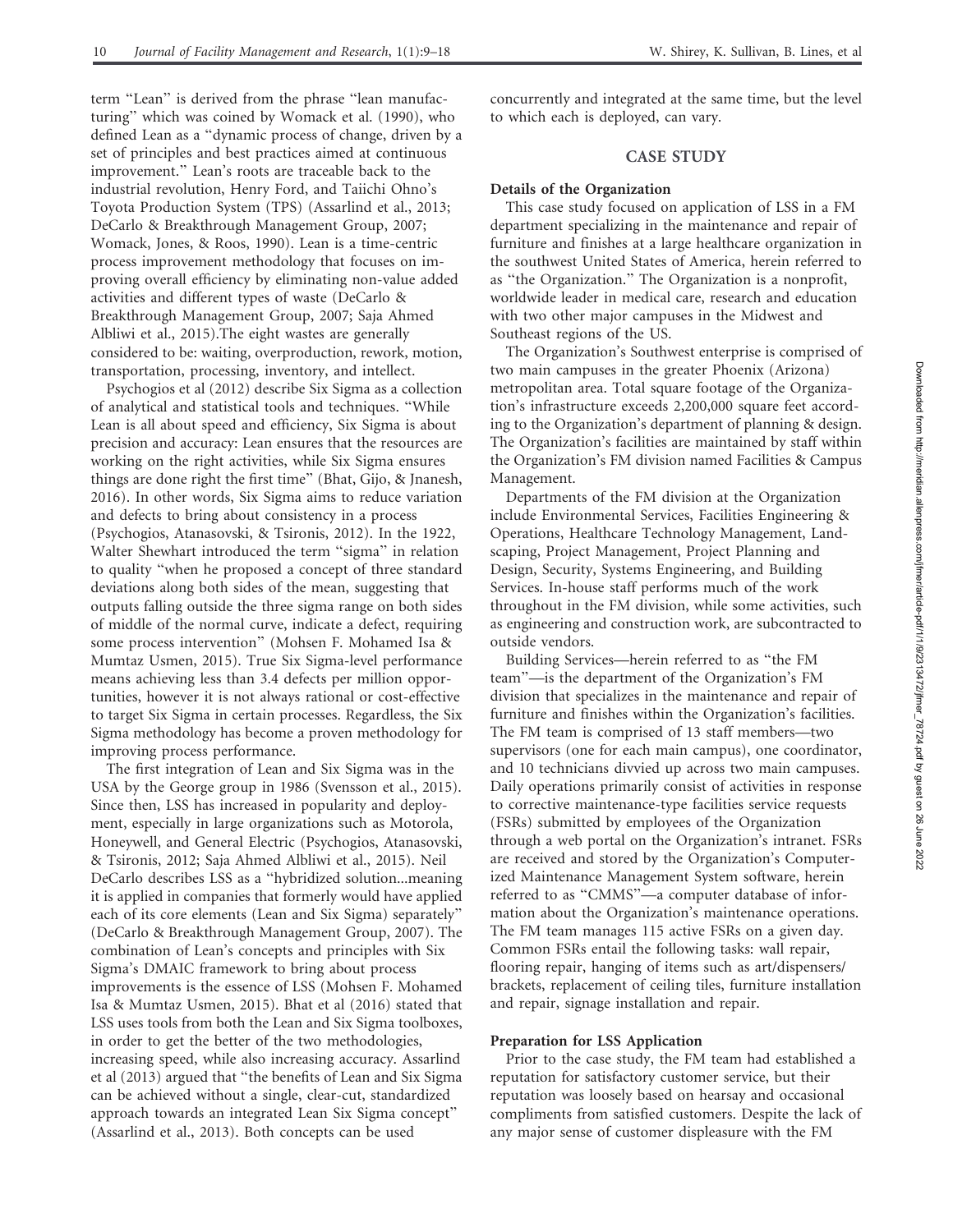W. Shirey, K. Sullivan, B. Lines, et al Journal of Facility Management and Research, 1(1):9–18 11

team's services, the FM team itself was curious to more closely analyze and improve their service. The situation was viewed as an opportunity to study the applicability of LSS methodology to improve FM-based service.

A formal QI intervention at the Organization, such as LSS, was referred to as a Quality Improvement Project (QIP). The results of completed QIPs were submitted for review by the Organization's Quality Review Board. The workshop coached leaders from the participating teams (2- 4 participants) on how to navigate through a QIP and was closely aligned with a Project Scoring Template that was used in assessing the Organization's projects. The workshop was divided over three half-day sessions with approximately 6–8 weeks between each session. Participating teams were expected to work on their QIPs between class dates and after the last class in order to complete their QIP and submit it to the Organization's Quality Academy for review.

Tthe FM team assigned roles to individual team members in preparation for the first workshop session and kicking off the formal QIP at the Organization. The FM team was comprised of four technicians, one coordinator, two supervisors, and one interior designer. The team was designed to include all of the FM team that was responsible for the sites that would be within scope of the QIP, plus the other campus' supervisor and coordinator were included to participate as fellow process owners who could offer insight during the QIP. An interior designer that frequently supports the FM team in daily operations was also invited to participate as a key stakeholder who could offer their own insights from a planning and design perspective. The FM team was granted permission to participate in the workshop after submitting an abstract proposal to improve a gap in quality relating to overall duration of the FM's teams' activities per FSR. The abstract proposal differs from the definitive aim statement of the QIP though that was developed by the whole FM team in the Define phase, which is described in the following section.

DMAIC is a proven quality improvement framework whose roots are in Six Sigma, but is an applicable framework to follow in LSS interventions (''Making it better,'' 2014; Roth & Franchetti, 2010; Saja Ahmed Albliwi et al., 2015; Svensson et al., 2015). There are five phases to DMAIC: 1) Define, 2) Measure, 3) Analyze, 4) Improve, and 5) Control. The Organization regularly promotes DMAIC for QIPs such as the case study LSS intervention.

## Define Phase

DMAIC begins with the ''Define'' phase which aims to identify what the gap in process quality is. The FM team's QIP was initiated to explore whether the FM team was focusing on the needs of their customers and to identify any gaps that might be present in that pursuit. The first workshop session helped the FM team's leaders learn more about how to develop a S.M.A.R.T. (specific, measureable, agreed to, realistic, and time constrained) aim statement, conduct a Supplier Input Process Output Customer

Requirement (SIPOC+R) exercise, and seek stakeholder input with various Voice of the Customer (VOC) tools.

Following the first workshop session, the FM team held weekly meetings and spent approximately six weeks exploring opportunities for improvement through brainstorming, FSR data analysis, and Voice of the Customer (VOC) exercises. A Critical-to (CT) Flow Down exercise (Appendix C) was conducted to brainstorm key factors and project ideas pertaining to the timeliness, price, and quality of their services.

A SIPOC+R diagram (Fig. 1) was prepared by the FM team to identify and document all relevant elements of the FM team's FSR process. The SIPOC+R diagram created an ability to manage expectations and quickly identify and communicate:

- Who the FSR process serves (Customers)
- Required inputs to make the process successful (Inputs)
- Who provides the required inputs (Suppliers)
- Steps involved to complete the task (Process)
- The results that the process delivers (Outputs)
- What the customers expect (Requirements)

After creating the SIPOC $+R$ , the FM team concentrated on the steps between ''FSR Created'' and ''FSR Assigned'' under ''Process'' as the focus of their LSS QIP intervention. A Swim Lane Process Map was developed to show how the FSR process flowed and who was responsible for each step. After mapping the current state of the FSR process in the Measure phase, the FM would eventually circle back during the subsequent Improve phase to create a future state map to help identify process changes that would need to be implemented in order to improve the team's timeliness.

The FM team was also eager to hear the Voice of the Customer (VOC). Past and present leaders of the FM team were interviewed; seeking comment the FM team should be designed to serve the core mission and strategies of the Organization. A 10-question customer service satisfaction survey was prepared by the FM team with a web-based application promoted for use by the Organization. The survey was distributed electronically to 379 customers of the FM team from the previous six months along with an open invitation for sharing the survey link with anyone else willing to contribute feedback. The first four questions in the survey asked customers to rate their satisfaction with the FM team's responsiveness to specific types of FSRs (i.e. repair/replace, install/uninstall, ergonomic furniture adjustments, and staff moves), based on a Likert-type rating scale of 1-5, with 1 representing "Very Dissatisfied" and 5 representing ''Very Satisfied''. Four additional questions asked customers to rate, in general, how satisfied they were with initial response time, communication, overall speed, and overall quality of service provided. An additional question asked if the customer agreed that the speed of response to and completion of FSRs should be the FM team's top priority. If customers answered ''no,'' additional questions were asked to elicit suggested priorities (i.e. Cost, Quality, or other). The last question of the survey allowed for written comments, questions, or concerns.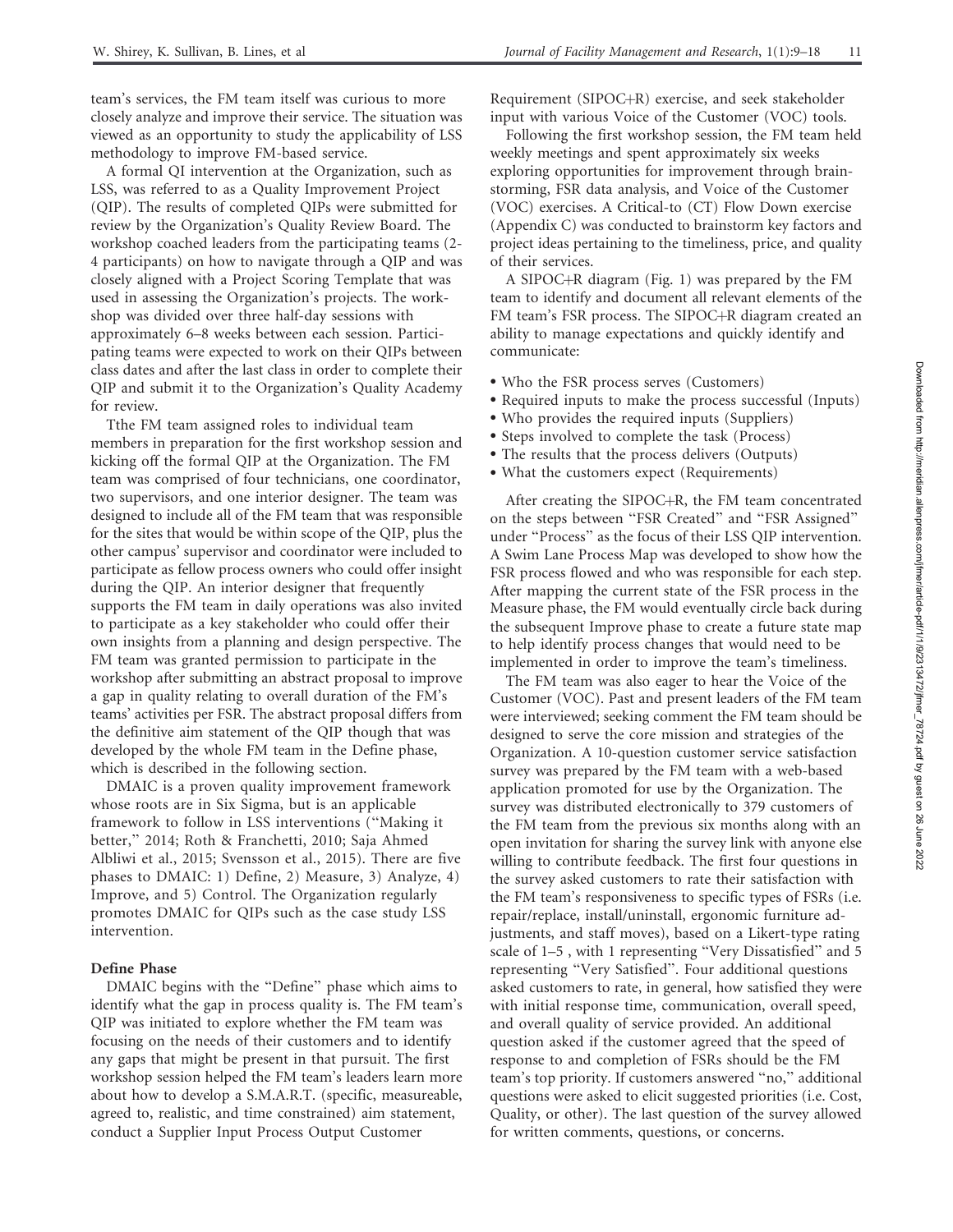

FIGURE 1.-SIPOC+R Diagram for the FM Team

In total, 177 responses to the survey (47% response rate) were received. The survey confirmed that customers were generally very satisfied with the FM team's service, where average customer satisfaction measured 4.77 out of 5.0. It was also confirmed that timeliness was most important to the FM team's customers and validated the team's intent to focus on improving the timeliness of their service.

## Measure Phase

Entering the Measure phase of DMAIC, the FM team sought to assess their current performance. Before initial wait time became the focus of the QIP, the FM team analyzed completion info logged in the CMMS for FSRs completed the month prior to the QIP's kickoff.

Utilizing FSR data logged by the CMMS software, the FM team devised a way to calculate initial wait time through the reference of a sub-status field on FSRs in the CMMS software. A data collection plan was drafted to document the data sourcing procedure. Staff agreed to change the sub status of an FSR from the default value (i.e. "Web Request") to "Issued to Worker" in the moments after an FSR was being addressed to indicate that the customer had been made aware that their FSR was being addressed and by whom. A timestamp was automatically recorded in a Sub Status Log (Fig. 2) within each FSR in the CMMS software and could be referenced as a data point when calculating initial wait time.

A baseline measure based on two full work weeks of FSR data was created. Each week of data—for the baseline period and for the duration of the QIP—began on a

Tuesday and ended on the following Monday so that weekends would be included in the data.

A control chart helped draw attention to both special cause and common cause variation. Upon closer review it was determined that 14 FSRs were created on Fridays and were not addressed until the following work week resulting in longer than average wait times. At the advice of the QIP advisor, 48 hours (representing time elapsed Saturday through Sunday) were credited to those 14 FSRs whose initial wait time measurement included weekend hours when the FM team staff are normally off duty.

The status change logs for each of 94 FSRs were reviewed from a two-week span in September 2016 and typed the corresponding date values into an excel spreadsheet to calculate the initial wait time for each FSR.

The Minitab software was utilized to calculate and display descriptive statistics, a histogram, a box plot, and normality test information based on the baseline wait time data. The mean wait time was then inserted into the aim statement and used as the pre-LSS intervention baseline to measure against.

The 14-day average wait time was calculated to be 37.8 continuous hours—from the time of FSR submittal to the time that a BS staff member first addressed the FSR according to the status change log date value. Total FSRs analyzed in the baseline was 84 (Fig. 3) and constituted most of the population. Ten (10) FSRs did not include the appropriate sub status changes to be able to confidently calculate initial wait time and were not included in the baseline.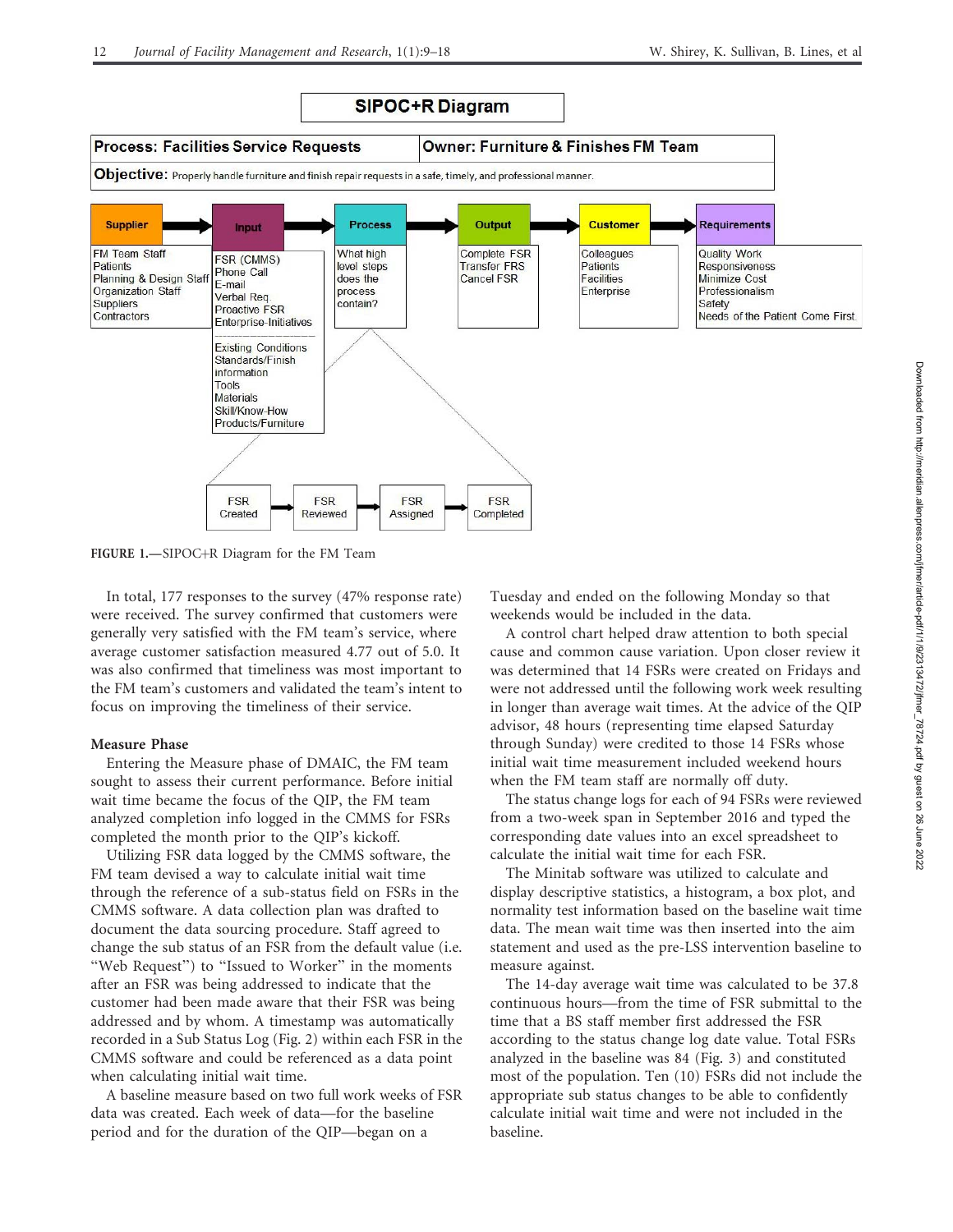| <b>Status Change Log</b> |               |                   |                              |
|--------------------------|---------------|-------------------|------------------------------|
| Status Change Log        |               |                   |                              |
| Date                     | User          | Status Changed To | Sub Status Changed To        |
| 11/16/2016 4:18 PM       | mfad\M073355  | <b>COMPLETED</b>  | Changes are allowed (Facilit |
| 11/16/2016 9:14 AM       | mfad\M073355  | <b>ACTIVE</b>     | Issued To Worker             |
| 11/15/2016 4:03 PM       | mfad\M073355  | <b>ACTIVE</b>     | Ready to Issue               |
| 11/15/2016 2:42 PM       | <b>SYSTEM</b> | <b>ACTIVE</b>     | Web Request                  |

FIGURE 2.—Sample Status Change Log Data from a Single FSR at the Organization

Figure 3 displays a summary report of the baseline data including descriptive statistics calculated by the MiniTab software. The mean of 37.75 hours is the average time customers waited for the FM team staff to address their new FSRs including overnight hours (4:30 PM–4:00 AM) when staff is not on duty, and accounting for the FM team's lack of weekend coverage as described earlier. The histogram portion of the summary report shows that a high percentage of FSRs were already being addressed promptly, with a median value of 10.55 hours. However, 25 out of the 84 FSRs (30percent) measured in the baseline were more than 24 hours and skewed the data. A control chart helped the FM team identify which specific FSRs represented special cause variation, and studied those particular requests and discussed the reasons it took longer for the FM team to address them. Said discussions were crucial to understanding how the team could improve their timeliness. The high standard deviation value indicated extreme variability in wait time for BS customers, which was also validation that utilizing LSS methodology was appropriate since it could address both the timeliness and variability/ efficiency issues that were of concern to the FM team.

A run chart was used to monitor the behavior of the average initial wait time (per week) once the baseline was



FIGURE 3.—Summary Report for Pre LSS Application (MiniTab)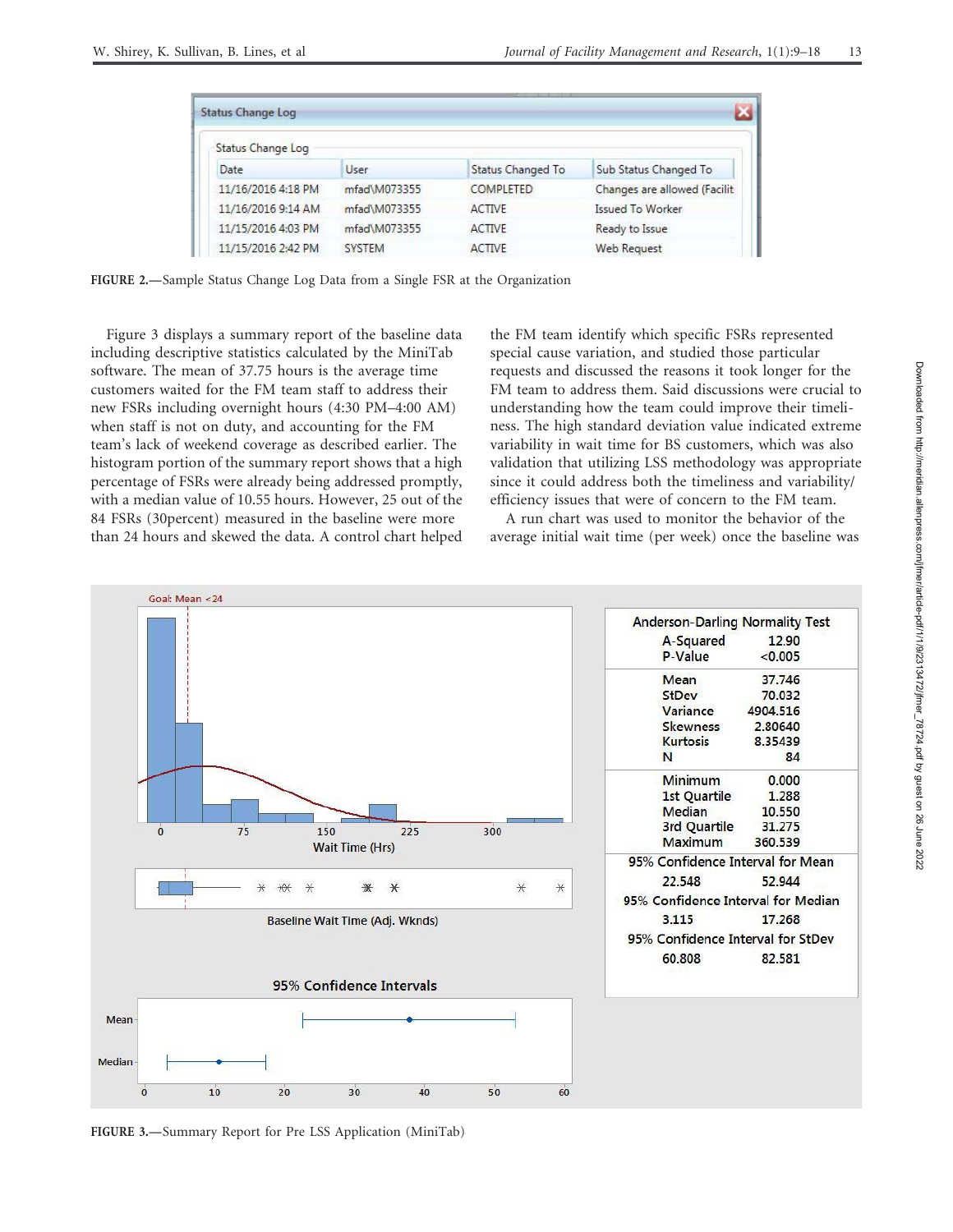

FIGURE 4.—Cause and effect diagram for longer initial wait time for customers of the FM team.

established (Fig. 5). The run chart became the most clear visual representation of the progress being made as the QIP progressed.

## Analyze Phase

The Analyze phase of DMAIC focused on identifying the key factors that were causing longer initial wait time on the FM team's FSRs. While the FM team was exploring various opportunities for improvement in the define phase, the opportunity to improve overall duration of FSRs was reviewed. The team analyzed duration data from 193 FSRs in the CMMS that were completed within the month prior to starting the QIP. A Pareto chart and histograms were deployed using Minitab 17 to illustrate the underlying distribution of FSRs according to category. These analysis tools aided the FM team in identifying the more prominent types of FSRs from the month before. The FM continued exploring other opportunities for improvement though after deciding that the Pareto chart and histograms only illustrated that almost every category of FSR accounted for 80% of the FSRs received in a month's time.

The FM team brainstormed root causes for longer initial wait times by preparing a Cause and Effect Diagram (Fig.

4). Once the key factors causing longer initial wait time were identified in the Analyze phase, the FM team entered the Improve phase of DMAIC.

#### Improve Phase

In the Improve phase, the FM team brainstormed potential solutions for the gap in quality (i.e. longer initial wait time) based on the key factors identified in the Analyze phase. An Affinity Diagram was created by the FM team to organize their proposed solutions into natural groupings based on relationships between the ideas. Solutions were then numbered and plotted on an Impact/Effort, fourquadrant grid to determine which solutions were feasible given the effort required to implement each one and the expected benefits.

The FM team implemented the following interventions to decrease average customer wait time for initial address by staff:

- Address FSRs—All staff check the CMMS software for new and/or unaddressed FSRs at least twice daily with the intent to address those FSRs with 24 hours of their creation, by communicating an anticipated response plan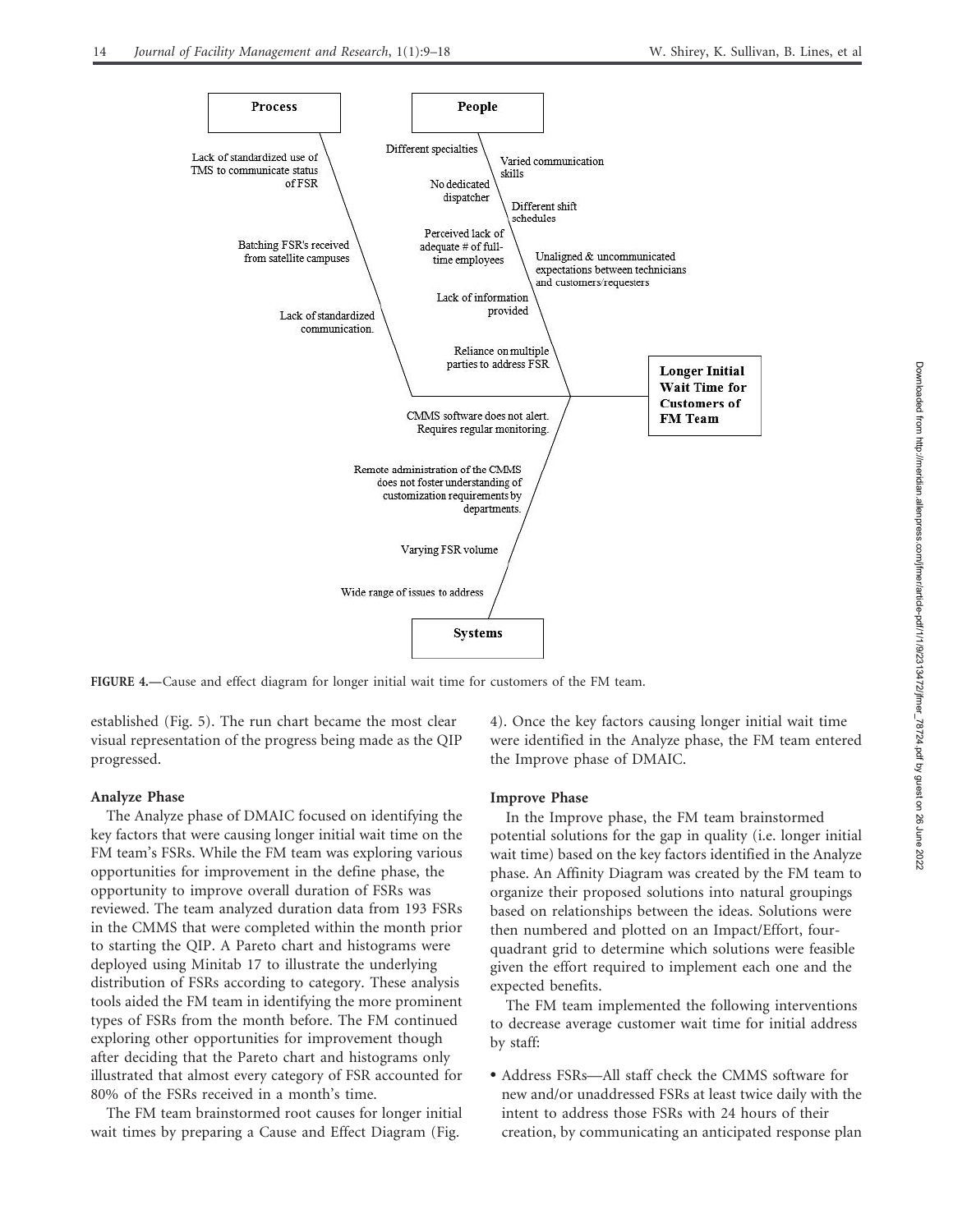

FIGURE 5.—Summary Report for Post-LSS Application

and schedule (i.e. establishing expectations for the customer) with the customer.

- Standardize use of CMMS fields—Staff standardized the use of and defined the meaning of the sub-status and assignment field values on FSRs to better communicate current status and responsibility of FSRs to each other, thereby also reducing redundant efforts in communication and physical activity (i.e. investigating an FSR that another team member has already begun to address).
- Use technology to expedite communication—Pertinent, reusable messages, also known as ''canned responses,'' are deployed via features in both CMMS and Microsoft Outlook (i.e. Quick Parts) to aid staff in addressing FSRs promptly.

The above solutions were implemented by the FM team over the course of several weeks after the baseline was measured and the solutions were developed. A run chart shows the effect of the solutions over the span of the QIP. A graphical representation of the post-improvement results is shown in Figure 5.

## Control Phase

In order to control and sustain the improvements implemented during the QIP, the FM team agreed to measure their average response time based on a sampling of the population of FSR data, on a quarterly basis after the

conclusion of the formal QIP, following the same procedure that was documented in the data collection plan during the Measure phase. If the mean response time of the sampled FSRs is calculated to be greater than 24 hours, further review and analysis of the sampled data will take place. Individual FSRs with response times measuring longer than 24 hours will be considered process failures and will be subject to a follow-up DMAIC process where the each letter of the acronym stands for:

- Determine—the specific failure(s)
- Measure—the impact of the failure
- Analyze—the cause of the failure
- Improve—the process to address the failure
- Control—Continue to control the ''new and improved ''process

## RESULTS

#### Summary

Re-measurement of average customer wait time for initial address was based on a 14-day, post-improvement study of 66 FSRs received between Nov. 8–21, 2016—a time span identical to the baseline period. The average wait time during the post-LSS application period measured 9.50 hours, which was a 75% improvement from the baseline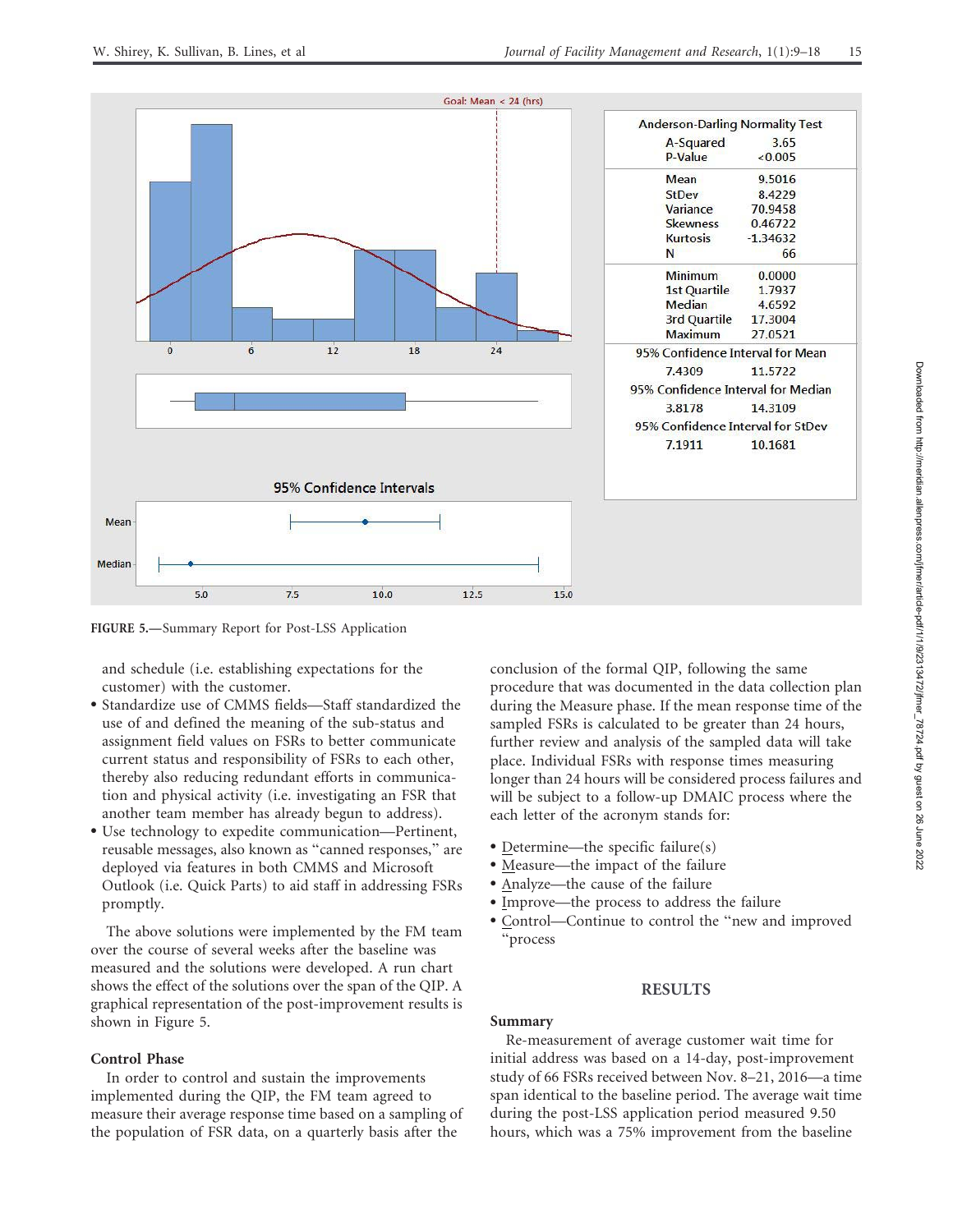

FIGURE 6.—Run Chart of Average Wait Time per FSR per Week During FM Team's QIP

mean. The standard deviation improved by 88% dropping from 70.03 hours down to just 8.42 hours. Figure 5 provides a graphical display of the results along with descriptive statistics calculated with the Minitab software. Appendix K provides a side-by-side comparison of the results, pre- and post-LSS Application.

A run chart (Fig. 6) was updated weekly throughout the QIP. The first two weeks (14 calendar days) correspond with the baseline period whose mean wait time was measured to be 37.75 hours. Over the following eight weeks, the run chart was updated with weekly averages and shows how the mean wait time trended well beyond the improvement goal of less than 24 hours as the FM team developed and deployed solutions. The last two weeks on the run chart represent the comparison period where the mean wait time was calculated to be 9.50 hours, which is a 75% improvement from the pre-LSS Application/baseline measure.

Minitab was used to calculate the statistical significance in the improvement. A two-sample T-test resulted in a P-Value  $= .001$ , meaning that the QIP interventions had a significant impact on the measured improvement.

Lastly, it is important to note that the FM team also included counterbalance measures, identifying two unintended consequences or external factors impacted by the LSS intervention as part of the Organization's requirements for attaining a gold-rated QIP. The improvements implemented by the FM team forced the technicians, coordinator, and supervisors to adopt new practices and procedures in their daily activities. In doing so, the FM team did not want their improvement interventions to negatively impact team cooperation or trust. The pre-measure for the counterbalance came from the results to two relevant questions cited from an allstaff survey that had been distributed by the Organization several months prior to the FM team's QIP. The two questions were:

- 1. ''There is a high level of trust among employees within my work unit.''
- 2. ''There is a spirit of cooperation and teamwork within my work unit.''

The post-measure was a survey asking the same two questions of the FM team members to ensure that their improvement interventions did not negatively impact team cooperation and trust.

The premeasure for the first question—regarding level of trust amongst the team—was originally measured at 2.8 on a scale of 1-to-5, with 5 being ''very favorable.'' The postmeasure for the same question after the QIP concluded was measured to be 3.3 on the same scale. The sense of team trust improved by 29% according to the counterbalance measurements.

The premeasure for the second question—regarding spirit of cooperation and teamwork—was measured to be 3.3 on a scale of 1-to-5, with 5 being ''very favorable.'' The post-measure for the same question was 3.7 on the same scale. The spirit of team cooperation and teamwork improved by 22% according to the counterbalance measurements.

## Success Factors

The host organization's robust QI curriculum, quality academy, and QI experts were all key factors contributing to the success of this LSS application. It is notable that the Organization's culture and leadership encourages all staff to take time to learn how to lead quality improvement efforts regardless of their rank or role. It was also quite helpful to have an advisor available to coach the FM team throughout the QIP.

The CMMS software was also great resource for tracking and exporting quantitative data from both previously completed and presently active FSRs. The host Organization has long utilized CMMS software to track FSRs and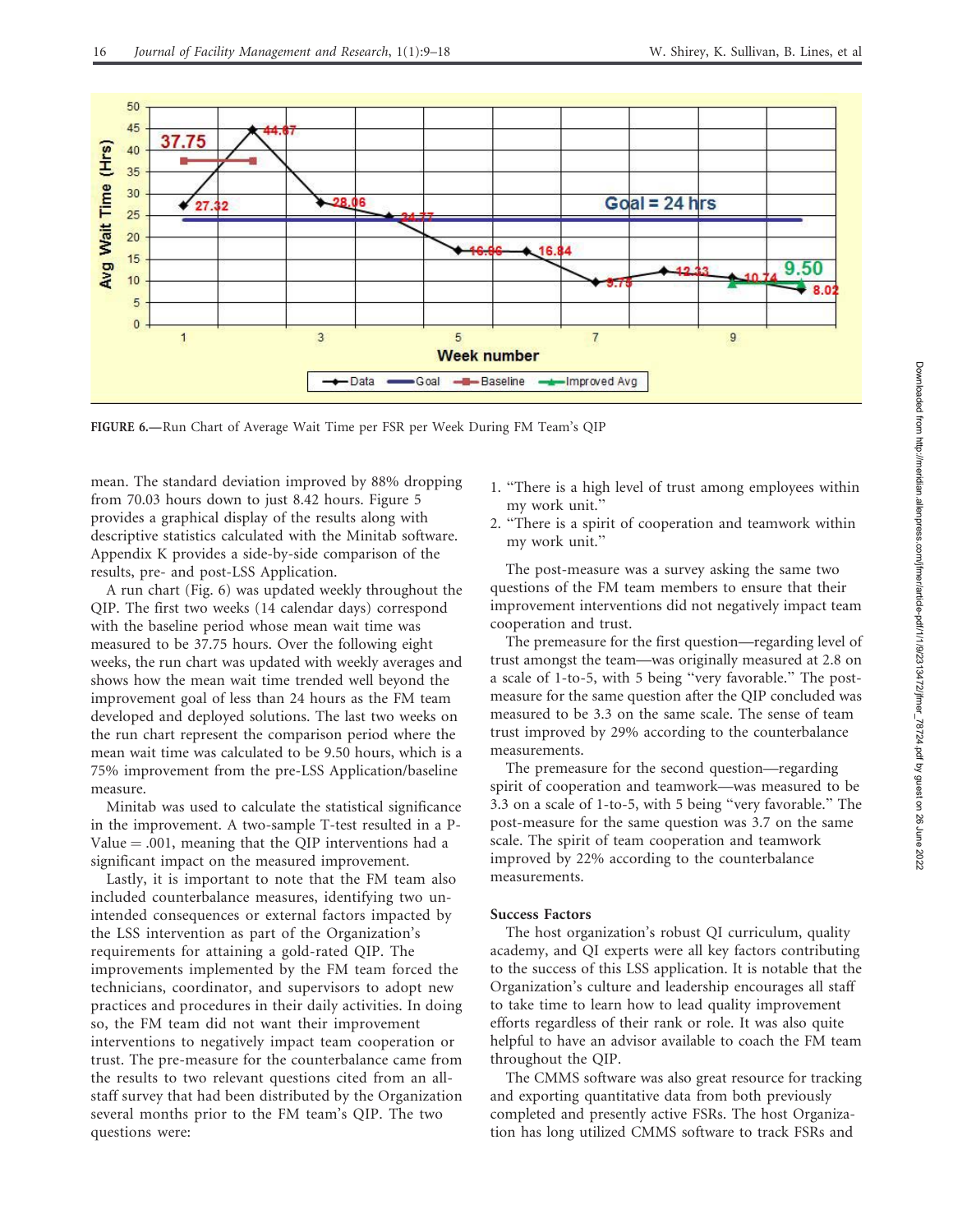hence provided a comprehensive archive of FSR information that the FM team could review and analyze. The CMMS was a key tool for measuring the response time of the FM team as well as for deploying canned responses to customers based on pre-defined criteria such as sub-status value.

## Limitations

During the literature review, no journal articles were found focused on application of LSS in healthcare FM. The lack of precedent made this case study an important contribution to guide future practitioners. Another limitation was that the case study applied within a specialized, FM department at one campus of a healthcare organization; hence there is limitation in generalizing the results from the study.

This was the FM team's first-ever QIP. Only one of the FM team's members had ever previously participated in a QIP at the Organization. Given the lack of experience amongst the FM team members, the team often wished for better access to expertise (i.e. the Advisor) whose availability was limited at the organization due to a number of concurrent QIP team activities. The team would often wait days for advice or reassurance before feeling comfortable with a decision and making progress during the QIP.

Another barrier to improvement was the lack of administrative rights necessary to make changes to the CMMS software that the FM team discussed as potential solutions to improve their ability to address FSRs and communicate with customers in a timelier manner. The Organization administers changes to the CMMS through a select group of individuals in another state that do not have a good understanding of how the FM team utilizes the CMMS software. Inviting a CMMS administrator to participate in the QIP with the FM team would have been helpful and may have resulted in additional improvements.

## Future Research

There is a shortage of publications on LSS in healthcare FM. Additional case studies of other applications of LSS within healthcare FM should be conducted to develop additional knowledge and lessons learned. Future research is also recommended to assess how best to measure return on investment (ROI) when improving service in cost centers such as an FM department or division. Identification of key performance metrics for healthcare FM and how to measure them would also be important to research. Furthermore, there is a gap in literature relating to understanding of how to initiate LSS application in FM and healthcare FM (Albliwi, Antony, Abdul Halim Lim, & van der Wiele, 2014; Saja Ahmed Albliwi et al., 2015). Future research is recommended to address the current gaps in literature.

## Conclusion

The goal of this study was to assess whether and how LSS methodology could be applied to FM services in a

healthcare organization. It has been shown that careful application and implementation of LSS principles and tools can be used to reduce response time and thus improve services by an FM department at a healthcare organization. Be defining the problem, the FM team could measure their performance and analyze the data retrieved to develop an improvement and control plan. While only one process of a single FM department was studied in this paper, the LSS methodology deployed is applicable to other FM groups as well, with appropriate modifications and selection of relevant LSS tools.

## **REFERENCES**

- Albliwi, S., Antony, J., Abdul Halim Lim, S., & van der Wiele, T. (2014). Critical failure factors of Lean Six Sigma: a systematic literature review. International Journal of Quality & Reliability Management, 31(9), 1012–1030. https://doi.org/10.1108/ IJQRM-09-2013-0147
- Antony, J. (2014). Readiness factors for the Lean Six Sigma journey in the higher education sector. International Journal of Productivity and Performance Management, 63(2), 257–264. https://doi.org/10.1108/IJPPM-04-2013-0077
- Assarlind, M., Gremyr, I., Backman, K., Chalmers University of ¨ Technology, Department of Technology Management and Economics, Quality Sciences, Chalmers tekniska högskola, & Institutionen för teknikens ekonomi och organisation, Industriell kvalitetsutveckling. (2013). Multi-faceted views on a Lean Six Sigma application. International Journal of Quality & Reliability Management, 30(4), 387–402. https://doi.org/10. 1108/02656711311308385
- Bhat, S., Gijo, E. V., & Jnanesh, N. A. (2016). Productivity and performance improvement in the medical records department of a hospital: An application of Lean Six Sigma. International Journal of Productivity and Performance Management, 65(1), 98.
- DeCarlo, N., & Breakthrough Management Group. (2007). The complete idiot's guide to lean six sigma. Indianapolis, IN: Alpha Books. Retrieved from http://search.ebscohost.com/login.aspx? direct=true&scope=site&db=nlebk&db=nlabk&AN=472894
- Douglas, A., Douglas, J., & Ochieng, J. (2015). Lean Six Sigma implementation in East Africa: findings from a pilot study. The TQM Journal, 27(6), 772–780. https://doi.org/10.1108/TQM-05-2015-0066
- Gijo, E. V., & Antony, J. (2014). Reducing Patient Waiting Time in Outpatient Department Using Lean Six Sigma Methodology. Quality and Reliability Engineering International, 30(8), 1481– 1491. https://doi.org/10.1002/qre.1552
- Making it better: How Lean Six Sigma is transforming healthcare at UMCG. (2014). Strategic Direction, 30(10), 5–8. https://doi. org/10.1108/SD-10-2014-0138
- Mohsen F. Mohamed Isa, & Mumtaz Usmen. (2015). Improving university facilities services using Lean Six Sigma: a case study. Journal of Facilities Management, 13(1), 70–84. https://doi.org/ 10.1108/JFM-09-2013-0048
- Psychogios, A. G., Atanasovski, J., & Tsironis, L. K. (2012). Lean Six Sigma in a service context: A multi-factor application approach in the telecommunications industry. International Journal of Quality & Reliability Management, 29(1), 122–139. https://doi.org/10.1108/02656711211190909
- Roth, N., & Franchetti, M. (2010). Process improvement for printing operations through the DMAIC Lean Six Sigma approach: A case study from Northwest Ohio, USA. International Journal of Lean Six Sigma, 1(2), 119–133. https://doi.org/